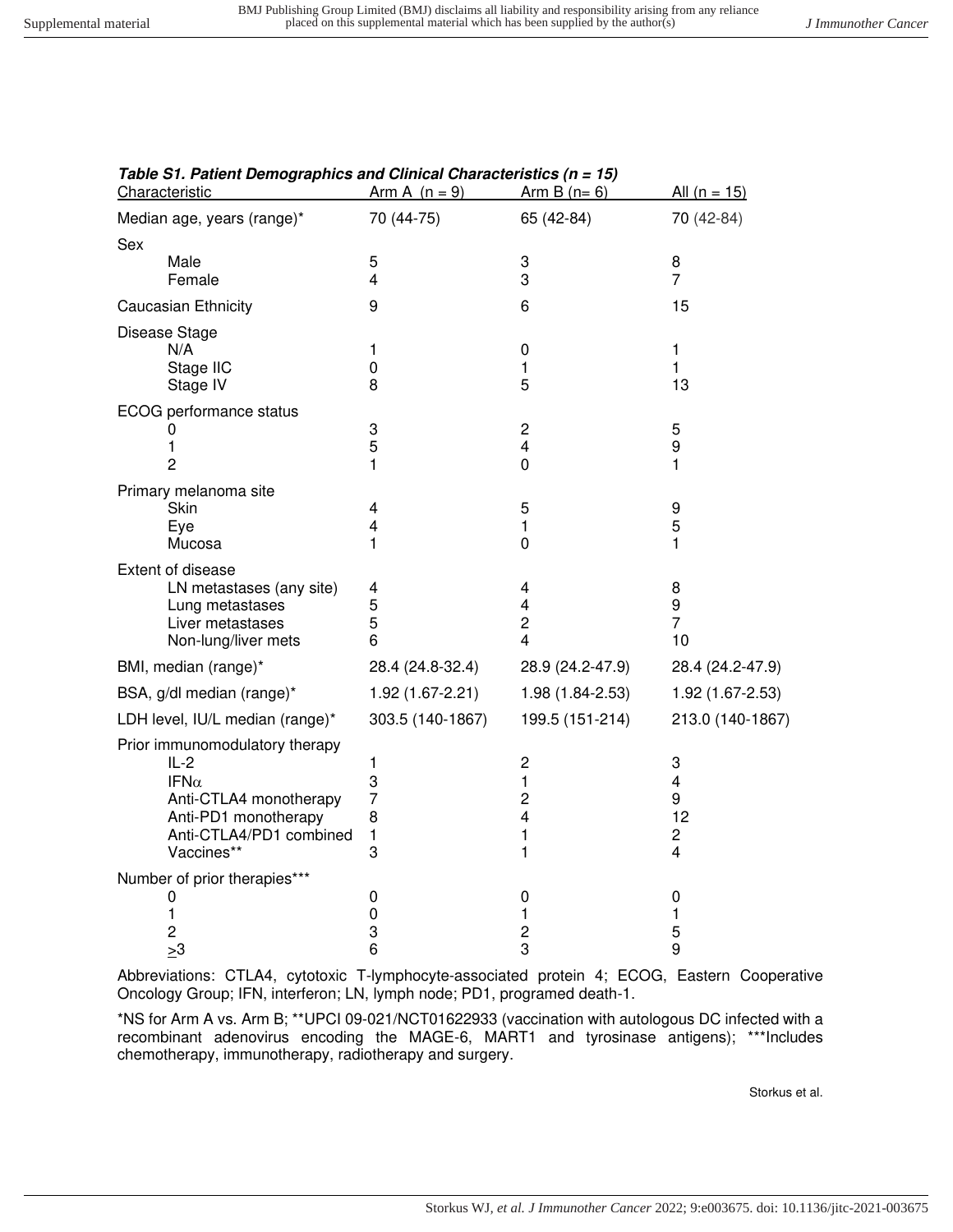| Response                                                                                               | Arm A $(n = 7)$ | Arm B $(n = 6)$  | All $(n = 13)$   |
|--------------------------------------------------------------------------------------------------------|-----------------|------------------|------------------|
| CD8+ T cell Response (Vaccine)*                                                                        | 2               | 4                | 6                |
| OCR (best RECIST1.1)<br>Complete response<br>Partial response<br>Stable disease<br>Progressive disease | 0<br>3<br>4     | 0<br>4<br>0<br>2 | 0<br>4<br>3<br>6 |
| <b>OCR Response Rate</b>                                                                               | 0.0000          | 0.6667           | 0.3077           |
| OS median months (range)**                                                                             | $8.3(3.0-19.6)$ | 19.1 (9.1-28.4)  | 15.2 (3.0-28.4)  |
| PFS median months (range)***                                                                           | $2.2(1.9-9.7)$  | $7.9(2.1-25.3)$  | $4.2(1.9-25.3)$  |

## **Table S2. Best Response to Treatment in Evaluable Patients (n = 13)**

\* Positive response to  $\geq 3$  vaccine peptides in IFN- $\gamma$  ELISPOT assays.

\*\*  $p = 0.0086$  for Arm B vs. Arm A.

\*\*\*  $p = 0.063$  for Arm B vs. Arm A.

Abbreviations: OCR, objective clinical response; OS, overall survival; PFS, progression-free survival.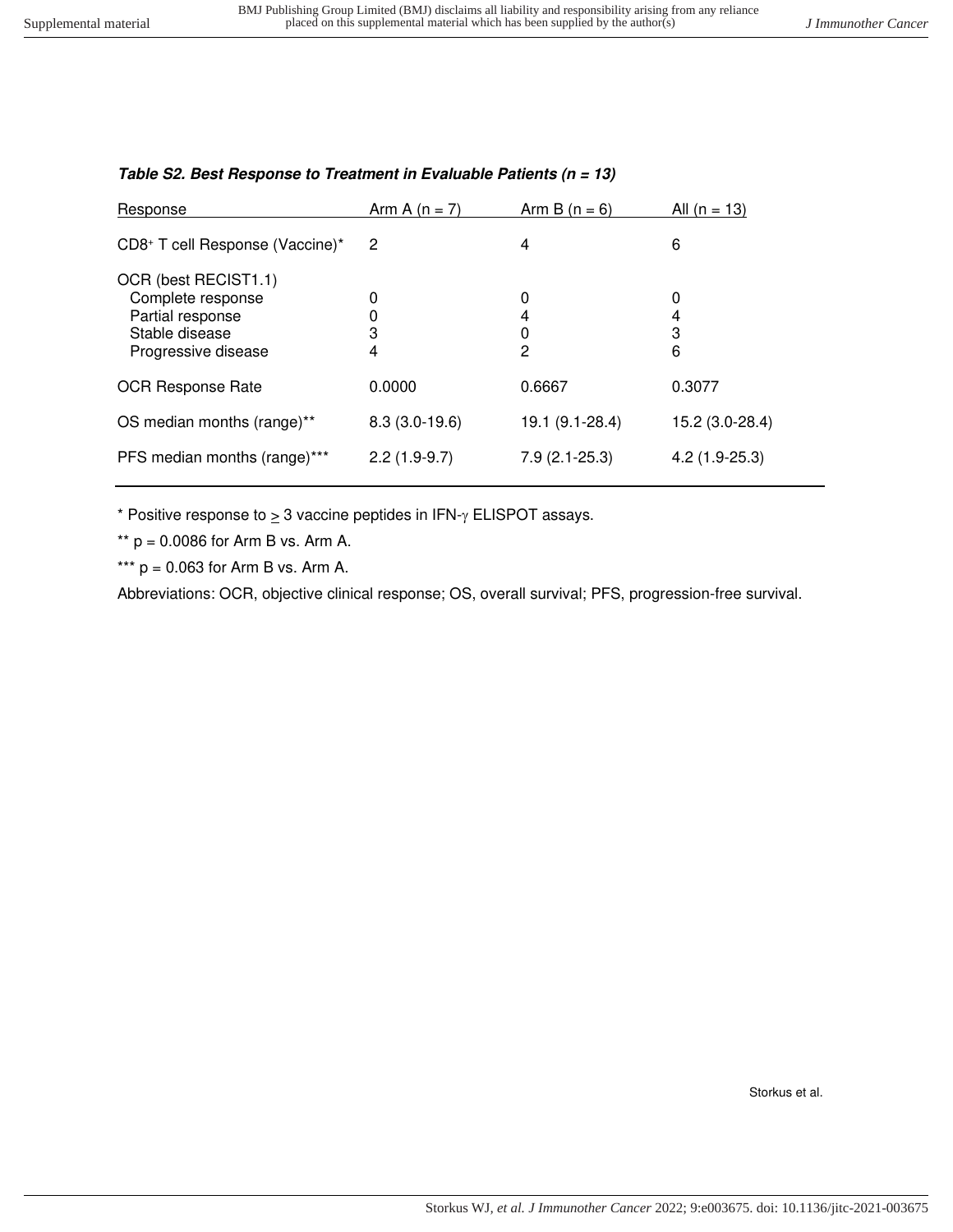## **Table S3. Summary of Adverse Events (AEs)**

| Number of Patients with    |                 |                      |                       |  |  |  |
|----------------------------|-----------------|----------------------|-----------------------|--|--|--|
| Indicated AE Grade Events: |                 |                      |                       |  |  |  |
| <b>AE</b> Grade            | $Arm A (n = 9)$ | <u>Arm B (n = 6)</u> | <u>Total (n = 15)</u> |  |  |  |
| $\mathbf{2}$               | 4 [44%]         | $3$ [50%]            | 3 [47%]               |  |  |  |
| 3                          | 1 [11%]         | $2$ [33%]            | $3 [20\%]$            |  |  |  |
| N/A                        | $1$ * [11%]     | $0 [0\%]$            | $1$ * [11%]           |  |  |  |

\*Lymphoma diagnosis unrelated to treatment in patient #11.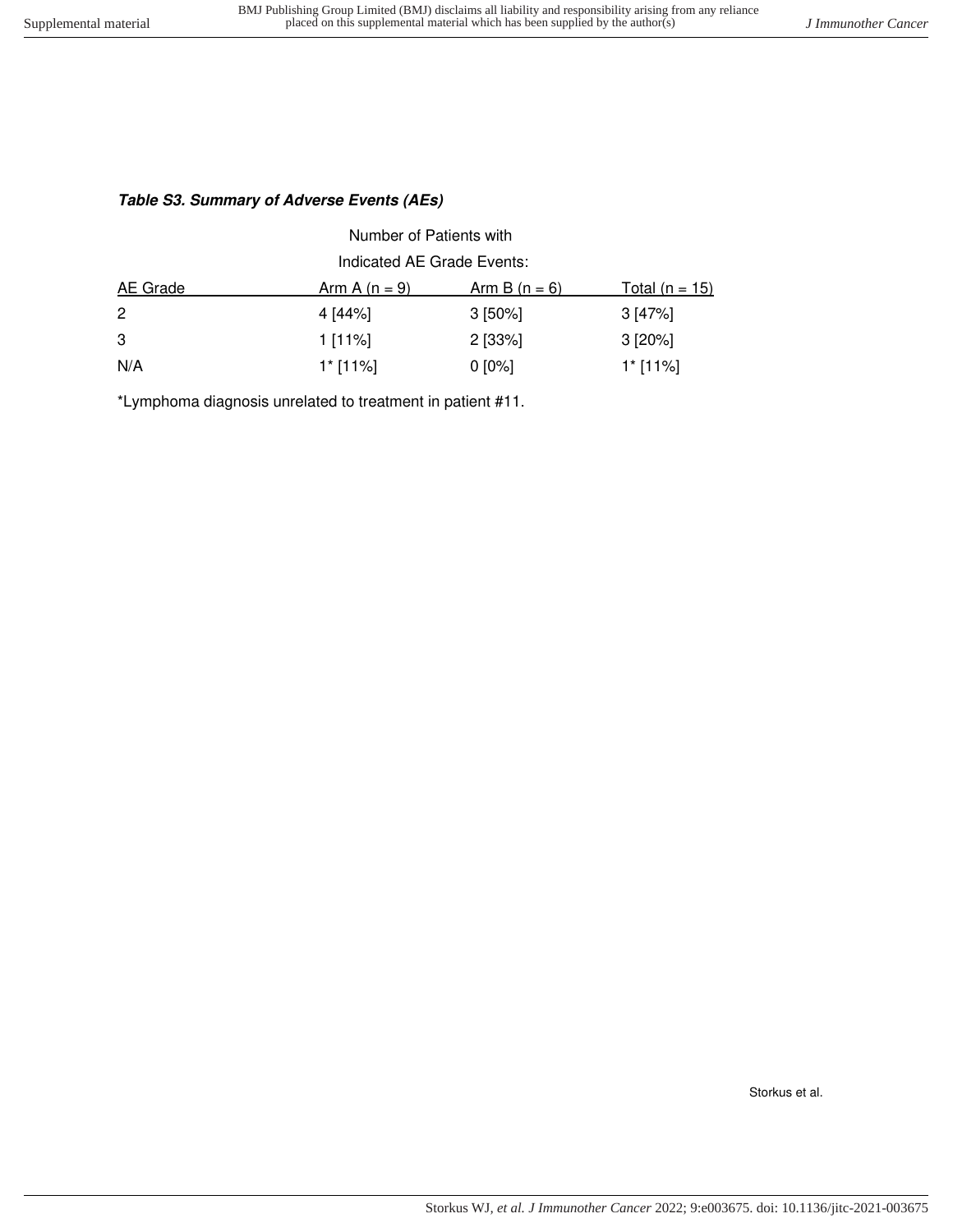## **Table S4**. **Patient AEs by Category (n = 15).**

|                                                                                          | Arm A            |                |                | Arm B          |                  |              |                |                |
|------------------------------------------------------------------------------------------|------------------|----------------|----------------|----------------|------------------|--------------|----------------|----------------|
| <b>Toxicity</b>                                                                          | Grade<br>$1 - 2$ | $\%$           | Grade<br>3     | $\%$           | Grade<br>$1 - 2$ | %            | Grade<br>3     | %              |
| <b>Abdominal pain</b>                                                                    | $\overline{0}$   | $\overline{0}$ | $\mathbf{1}$   | 11.11          | 1                | 16.67        | $\overline{0}$ | $\mathbf 0$    |
| <b>Acute kidney</b><br>injury                                                            | $\mathbf{1}$     | 11.11          | 0              | $\mathbf 0$    | $\mathbf 0$      | 0            | 0              | 0              |
| <b>Alkaline</b><br>phosphatase<br>increased                                              | $\overline{2}$   | 22.22          | $\mathbf{0}$   | $\overline{0}$ | $\blacksquare$   | 16.67        | $\mathbf 0$    | $\overline{0}$ |
| Anemia                                                                                   | 5                | 55.56          | $\mathbf{1}$   | 11.11          | 3                | 50           | $\overline{c}$ | 33.33          |
| Anorexia                                                                                 | $\overline{2}$   | 22.22          | $\mathbf{0}$   | $\mathbf 0$    | $\overline{2}$   | 33.33        | $\Omega$       | $\overline{0}$ |
| Arthralgia                                                                               | $\mathbf 0$      | $\Omega$       | 0              | 0              | 0                | $\mathbf 0$  | 1              | 16.67          |
| <b>Aspartate</b><br>aminotransferase<br>increased                                        | $\overline{2}$   | 22.22          | $\Omega$       | $\mathbf 0$    | $\overline{2}$   | 33.33        | $\Omega$       | $\mathbf 0$    |
| <b>Bruising</b>                                                                          | $\mathbf 0$      | 0              | 0              | 0              | 1                | 16.67        | 0              | 0              |
| <b>Cardiac disorders</b><br>- Other, specify                                             | $\mathbf 0$      | $\mathbf 0$    | $\mathbf 0$    | $\mathbf 0$    | $\pmb{0}$        | $\mathbf{0}$ | $\mathbf{1}$   | 16.67          |
| <b>Chills</b>                                                                            | $\mathbf{1}$     | 11.11          | 0              | $\mathbf 0$    | 1                | 16.67        | $\mathbf 0$    | $\mathbf 0$    |
| Cough                                                                                    | $\mathbf{1}$     | 11.11          | $\Omega$       | $\mathbf 0$    | $\boldsymbol{0}$ | $\mathbf 0$  | $\mathbf{0}$   | $\mathbf{0}$   |
| <b>Creatinine</b><br>increased                                                           | $\mathbf 0$      | $\mathbf 0$    | 0              | $\mathbf 0$    | 1                | 16.67        | 0              | $\mathbf 0$    |
| <b>Diarrhea</b>                                                                          | $\mathbf{1}$     | 11.11          | $\Omega$       | $\overline{0}$ | $\overline{2}$   | 33.33        | $\mathbf{0}$   | $\mathbf 0$    |
| Dry skin                                                                                 | $\mathbf 0$      | $\mathbf 0$    | 0              | $\mathbf 0$    | $\overline{2}$   | 33.33        | 0              | $\mathbf 0$    |
| <b>Dyspepsia</b>                                                                         | $\mathbf 0$      | $\mathbf 0$    | $\mathbf 0$    | $\mathbf 0$    | $\mathbf{1}$     | 16.67        | $\mathbf 0$    | $\mathbf 0$    |
| Erythema<br>multiforme                                                                   | $\mathbf 0$      | $\mathbf 0$    | $\mathbf{0}$   | $\mathbf 0$    | 1                | 16.67        | $\mathbf 0$    | $\Omega$       |
| <b>Fatigue</b>                                                                           | 5                | 55.56          | $\mathbf{1}$   | 11.11          | 5                | 83.33        | $\mathbf{0}$   | $\mathbf 0$    |
| <b>Fever</b>                                                                             | $\mathbf 0$      | $\mathbf 0$    | 0              | 0              | $\overline{c}$   | 33.33        | $\mathbf 0$    | 0              |
| <b>Gastrointestinal</b><br>disorders - Other,<br>specify                                 | $\mathbf 0$      | $\mathbf 0$    | $\mathbf{0}$   | $\mathbf 0$    | $\blacksquare$   | 16.67        | $\mathbf{0}$   | $\Omega$       |
| <b>General disorders</b><br>and<br>administration<br>site conditions -<br>Other, specify | $\mathbf 0$      | $\mathbf 0$    | $\mathbf 0$    | 0              | 1                | 16.67        | 0              | $\mathbf 0$    |
| Generalized<br>muscle weakness                                                           | $\mathbf{1}$     | 11.11          | $\pmb{0}$      | $\pmb{0}$      | $\pmb{0}$        | $\pmb{0}$    | $\pmb{0}$      | $\pmb{0}$      |
| Headache                                                                                 | 0                | $\mathbf 0$    | $\mathbf 0$    | 0              | $\sqrt{2}$       | 33.33        | 0              | 0              |
| Hypermagnesemi<br>a                                                                      | $\pmb{0}$        | $\overline{0}$ | $\pmb{0}$      | $\pmb{0}$      | $\mathbf{1}$     | 16.67        | $\mathbf 0$    | $\pmb{0}$      |
| Hypoalbuminemia                                                                          | $\overline{c}$   | 22.22          | 0              | 0              | 1                | 16.67        | 0              | 0              |
| <b>Hypocalcemia</b>                                                                      | $\overline{2}$   | 22.22          | $\overline{0}$ | $\mathbf 0$    | $\overline{1}$   | 16.67        | $\mathbf 0$    | $\overline{0}$ |
| <b>Hypokalemia</b>                                                                       | $\mathbf{1}$     | 11.11          | 0              | $\pmb{0}$      | $\overline{c}$   | 33.33        | 0              | 0              |